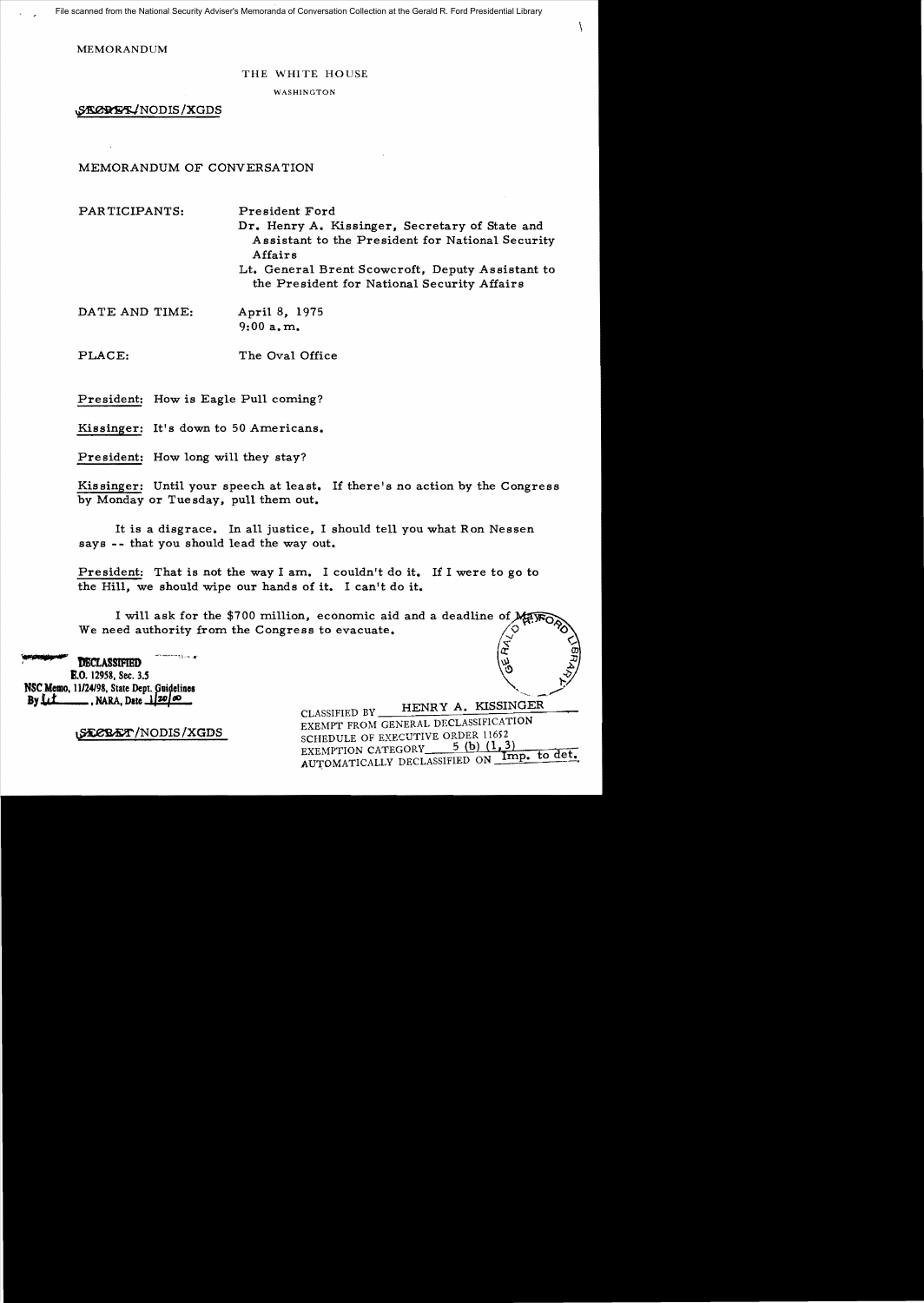## ~/NODIS/XGDS 2.

•

Kissinger: We have two nutty Ambassadors. Dean wants to bug out. Martin wants a new version of the Easter Rebellion. He is supporting Thieu too strongly.

President: Supposing Ike, Kennedy, Johnson or Nixon were President, what would they have done?

Kissinger: Kennedy would have ratted out. Nixon may have bombed he was vicious in these things. The Pentagon have continuously put some distance between you and them.

President: How about Johnson?

Kissinger: He wouldn't have bugged out. His advisers would have tried to bug out....

President: Without appearing to do so, Kennedy probably would have bugged out -- with some famous statements which would disguise it.

Kissinger: I must say it would be popular to say we have done enough. give only humanitarian aid, negotiate with North Vietnam to take out those who want to go, and say if the North won't agree, we will do it by force. You could couple it with a statement saying it was a bad defeat, and we need a bigger defense budget because it's a dangerous world, and we need the Turkey money.

President: It goes against my grain.

Kissinger: Mine too. As Secretary of State, I am against it. As Assistant to the President, I am presenting all the options.

President: I don't feel I can do it.

Kissinger: Then say in the speech that you considered it, and you don't know how we can withdraw the aid from those who know the odds more than us and still want to go on fighting.

President: If the Congress want to vote this way, then the efforts of five Presidents, 55,000 dead, and five Congressional efforts are in vain.

Kissinger: We should put the withdrawal option before the NSC -- 10 minutes by Weyand, and 10 minutes by Colby. Then I will present the  $\mathbb{Z}^{\circ}$  in  $\mathbb{Z}^{\circ}$ 

~/NODIS/XGDS ~

 $\alpha$ ."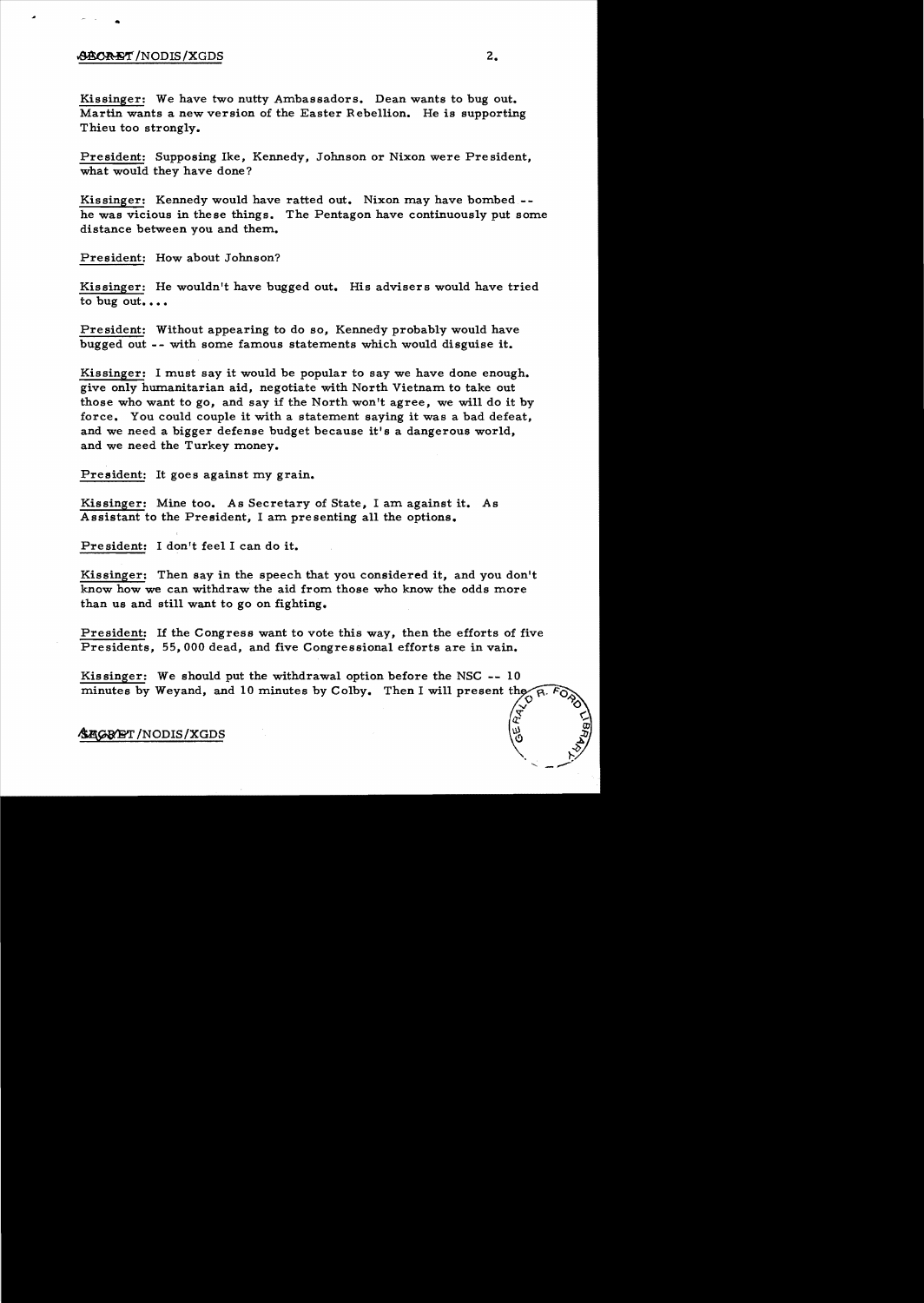## $\sqrt{\text{SEERET}}$ /NODIS/XGDS 3.

withdrawal option,  $$300$  million in humanitarian aid, and the  $$722$ million. Then various evacuation options. On these, Martin is a gutsy guy, but he is heading for a debacle. He won't give us any planning. We have got to go in by the end of the week to Thieu and say frankly we may not get the aid and we now must be prepared.

On gifts -- I think this is tawdry. The whole approach is wrong.



~/NODIS/XGDS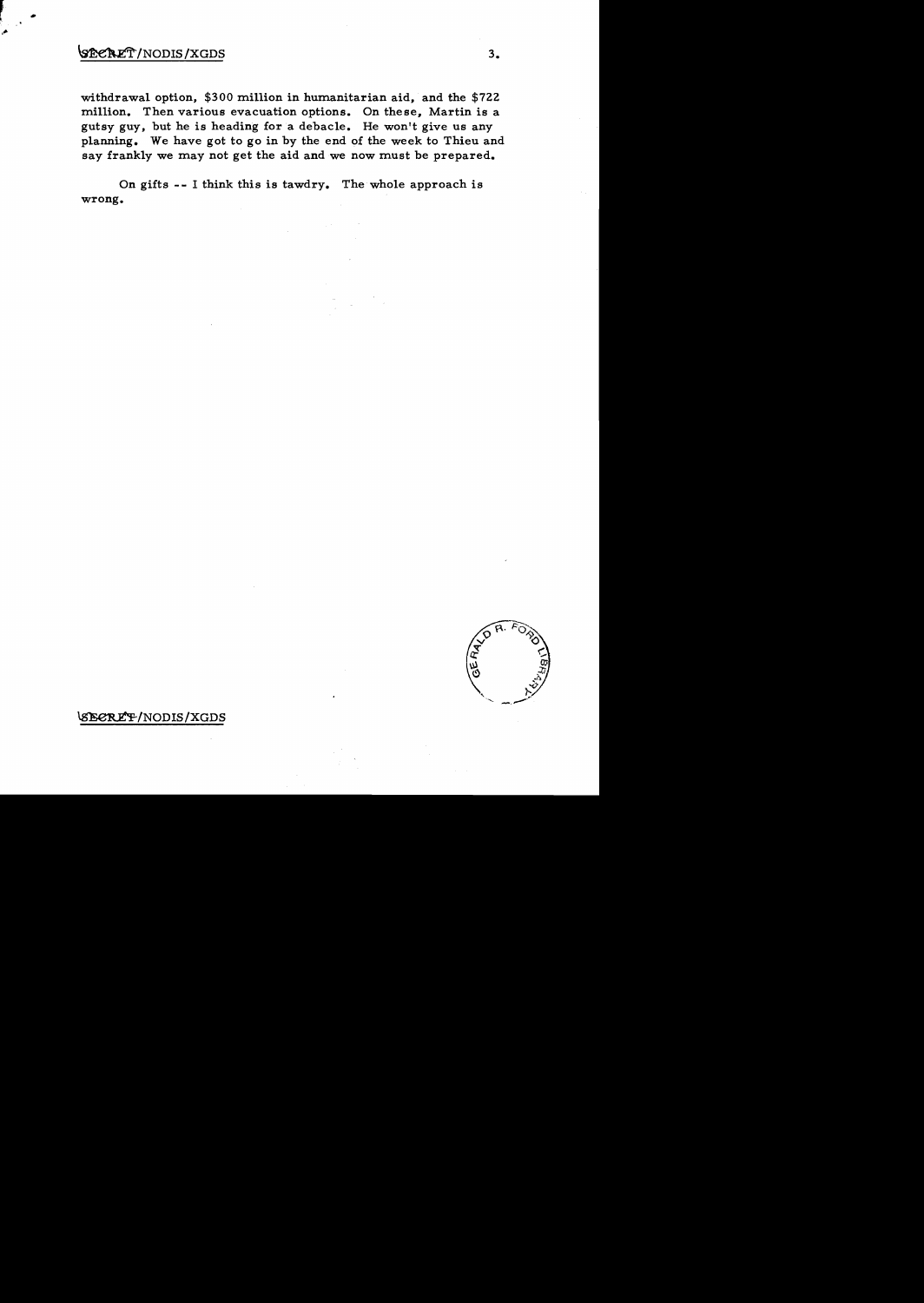- Hour protone clethe back to Partie. March Graham  $P/K'$  Cyn 8 ?? ) 5 Home is Eagle pull coming? Domat 50 US How live a Inthe stay K Till your speech or have of us a time by Can by thought nes, pull the out It is dry now. In all pestice, I small tell Conde croy and mesure soppe pour should P Motion vote comp dans, je emble des it Il diverse que 4.21 en standardise au Charles of its 2 can't do it. funit ark for a 7000 mil erra and + a deathine of may, We we I arothing for Cay Is wonter. K use home 2 methy andre Dean cro to 8 mg ant. Martin crowto un ingen fécile Redublion. As sypatri Thier the sting.<br>P Supposing I be, Kennedy, Johnson, when lus. What would then have done. Keemsde world have suttad out. Tripay may have borneof - he was marino in that things. The Pentugia born entrancody put serve distance bet you + then Hur assent Johnson Au municipal dans brugged ant, his adriances comment <u>I we trid to try out.</u> W/s oppraring to dis so Kenwedy probably mouth which are deligence it